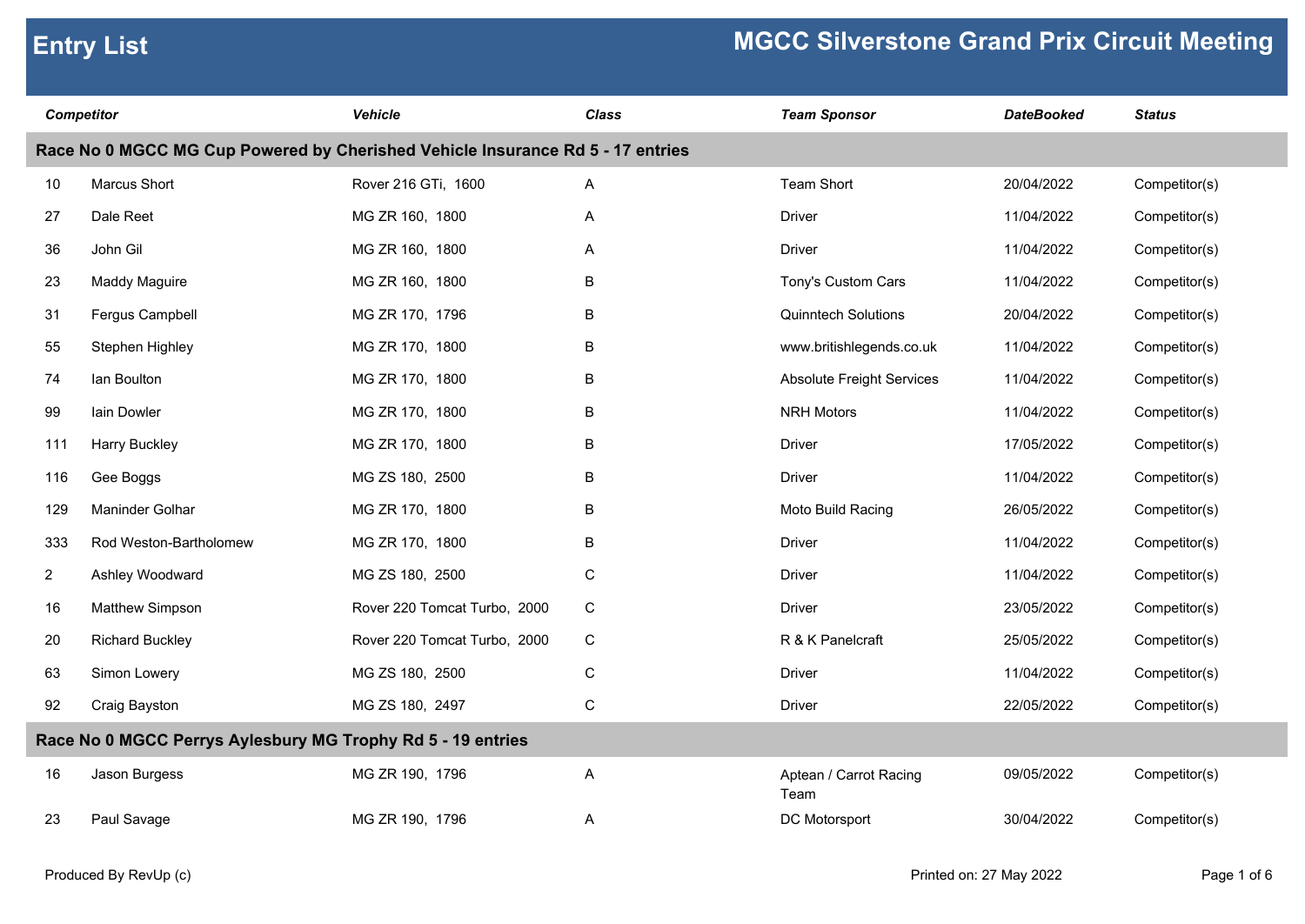| <b>Competitor</b> |                                                    | <b>Vehicle</b>  | <b>Class</b> | <b>Team Sponsor</b>                                  | <b>DateBooked</b> | <b>Status</b> |
|-------------------|----------------------------------------------------|-----------------|--------------|------------------------------------------------------|-------------------|---------------|
| 33                | Patrick Booth                                      | MG ZR 190, 1796 | A            | 4G Racing                                            | 20/04/2022        | Competitor(s) |
| 77                | <b>Robin Walker</b>                                | MG ZR 190, 1796 | A            | Mulsanne Consultants Ltd                             | 19/04/2022        | Competitor(s) |
| 79                | Adam Jackson                                       | MG ZR 190, 1796 | A            | Protier / AMW Motorsport                             | 11/05/2022        | Competitor(s) |
| 99                | Doug Cole                                          | MG ZR 190, 1796 | A            | DC Motorsport / Finishline<br>UK / RK Panel Craft    | 11/04/2022        | Competitor(s) |
| $5\phantom{.0}$   | Sam Meagher                                        | MG ZR 170, 1796 | $\, {\bf B}$ | D+M Plant Hire Ltd                                   | 23/05/2022        | Competitor(s) |
| 8                 | Jack Chapman                                       | MG ZR 170, 1796 | B            | British Legends Racing / A<br>P Chapman (Decorators) | 19/05/2022        | Competitor(s) |
| 14                | James Dennison                                     | MG ZR 170, 1796 | B            | Powerflex                                            | 14/05/2022        | Competitor(s) |
| 50                | John Booth                                         | MG ZR 170, 1796 | B            | 4G Racing                                            | 18/05/2022        | Competitor(s) |
| 58                | Astin Wigley                                       | MG ZR 170, 1796 | B            | <b>Boss Professional Cleaning</b><br><b>Services</b> | 25/04/2022        | Competitor(s) |
| 72                | Andrew Herron                                      | MG ZR 170, 1796 | $\sf B$      | Driver                                               | 27/04/2022        | Competitor(s) |
| 76                | John Donnelly                                      | MG ZR 170, 1796 | B            | Driver                                               | 19/04/2022        | Competitor(s) |
| 80                | <b>Tylor Ballard</b>                               | MG ZR 170, 1796 | B            | College Motors - MG Rover<br>Specialists             | 11/04/2022        | Competitor(s) |
| 88                | James Cole                                         | MG ZR 170, 1796 | B            | DC Motorsport / Finishline<br>UK / RK Panel Craft    | 11/04/2022        | Competitor(s) |
| 93                | Joseph Dalgarno                                    | MG ZR 170, 1796 | B            | My Alloys / Motul UK /<br>Witham Group               | 27/04/2022        | Competitor(s) |
| 97                | Josh Bromley                                       | MG ZR 170, 1796 | B            | SPH Roofing / Rapid<br>Scaffolding                   | 22/04/2022        | Competitor(s) |
| 20                | Matthew Harvey                                     | MG ZR 160, 1796 | $\mathsf C$  | Datoma Motorsport                                    | 12/05/2022        | Competitor(s) |
| 87                | Colin Robertson                                    | MG3 190, 1800   | MG3          | <b>Driver</b>                                        | 12/05/2022        | Competitor(s) |
|                   | Race No 0 MGCC BCV8 Championship Rd 5 - 19 entries |                 |              |                                                      |                   |               |
| 9                 | David Strike                                       | MGB GT, 1860    | AB           | <b>Driver</b>                                        | 13/05/2022        | Competitor(s) |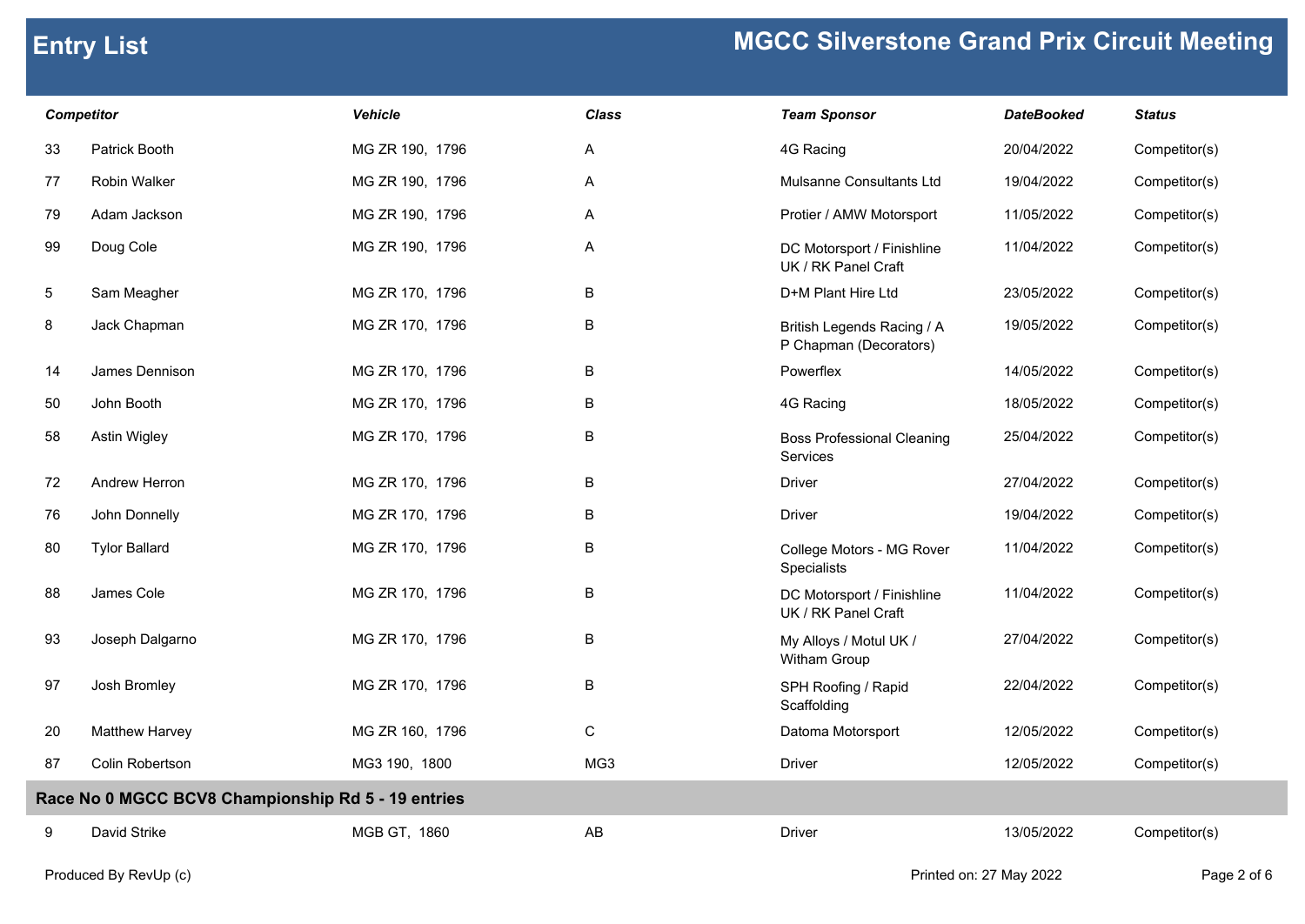| <b>Competitor</b> |                                                | Vehicle                    | Class                  | <b>Team Sponsor</b>               | <b>DateBooked</b> | <b>Status</b> |
|-------------------|------------------------------------------------|----------------------------|------------------------|-----------------------------------|-------------------|---------------|
| 14                | Paul Linfield                                  | MGB Roadster, 1840         | AB                     | <b>Driver</b>                     | 23/05/2022        | Competitor(s) |
| 16                | James Walpole                                  | MGB Roadster, 1860         | $\mathsf{A}\mathsf{B}$ | <b>MGB Hive</b>                   | 27/04/2022        | Competitor(s) |
| 18                | Simon Tinkler                                  | MGB GT, 1840               | $\mathsf{A}\mathsf{B}$ | <b>Driver</b>                     | 27/04/2022        | Competitor(s) |
| 12                | Paul Eales                                     | MGB Roadster, 1950         | B                      | <b>Driver</b>                     | 17/05/2022        | Competitor(s) |
| 35                | Stephen McKie                                  | MGB GT V8, 3500            | B                      | Driver                            | 16/05/2022        | Competitor(s) |
| 40                | Spencer McCarthy                               | MGB Roadster, 1950         | B                      | Driver                            | 16/05/2022        | Competitor(s) |
| 49                | Mark Scott                                     | MGB Roadster, 1950         | B                      | <b>Driver</b>                     | 29/04/2022        | Competitor(s) |
| 50                | Ian Warry Thomas                               | MGB Roadster, 1950         | B                      | <b>Driver</b>                     | 01/05/2022        | Competitor(s) |
| 57                | Ben Tovey                                      | MG B GT V8, 3940           | $\mathsf C$            | Driver                            | 16/05/2022        | Competitor(s) |
| 61                | Jonnie Wheeler                                 | MGB GT V8, 3900            | $\mathsf C$            | <b>Driver</b>                     | 25/04/2022        | Competitor(s) |
| 67                | Andrew Young                                   | MG C GT, 2988              | $\mathsf C$            | <b>Driver</b>                     | 28/04/2022        | Competitor(s) |
| 72                | Steve Wells                                    | MGB GT V8, 3900            | $\mathsf C$            | Ensigna Construction Ltd          | 20/04/2022        | Competitor(s) |
| 73                | Chris Greenwood                                | MGB GT V8, 3900            | $\mathsf C$            | Driver                            | 16/05/2022        | Competitor(s) |
| 79                | Oliver Wardle                                  | MGB GT V8, 3900            | $\mathsf C$            | <b>Oliver Wardle Classic Cars</b> | 20/04/2022        | Competitor(s) |
| 86                | <b>Neil Fowler</b>                             | MGB GT V8, 3900            | D                      | <b>Driver</b>                     | 22/04/2022        | Competitor(s) |
| 91                | lan Prior                                      | MGB GT V8, 3900            | D                      | <b>Driver</b>                     | 25/04/2022        | Competitor(s) |
| 93                | <b>Russell McCarthy</b>                        | MGB GT V8, 3900            | D                      | Driver                            | 06/05/2022        | Competitor(s) |
| 99                | James Wheeler                                  | MGB GT V8, 3900            | D                      | <b>Driver</b>                     | 25/04/2022        | Competitor(s) |
|                   | Race No 0 MGCC Cockshoot Cup Rd 3 - 22 entries |                            |                        |                                   |                   |               |
| 11                | Rhys Higginbotham                              | MG ZR 160, 1800            | A                      | <b>Driver</b>                     | 09/05/2022        | Competitor(s) |
| 14                | Leon Wignall                                   | MG ZR 160, 1800            | Α                      | <b>Driver</b>                     | 02/05/2022        | Competitor(s) |
| 15                | John Payne                                     | Austin Healey Sprite, 1380 | B                      | Driver                            | 13/05/2022        | Competitor(s) |
|                   |                                                |                            |                        |                                   |                   |               |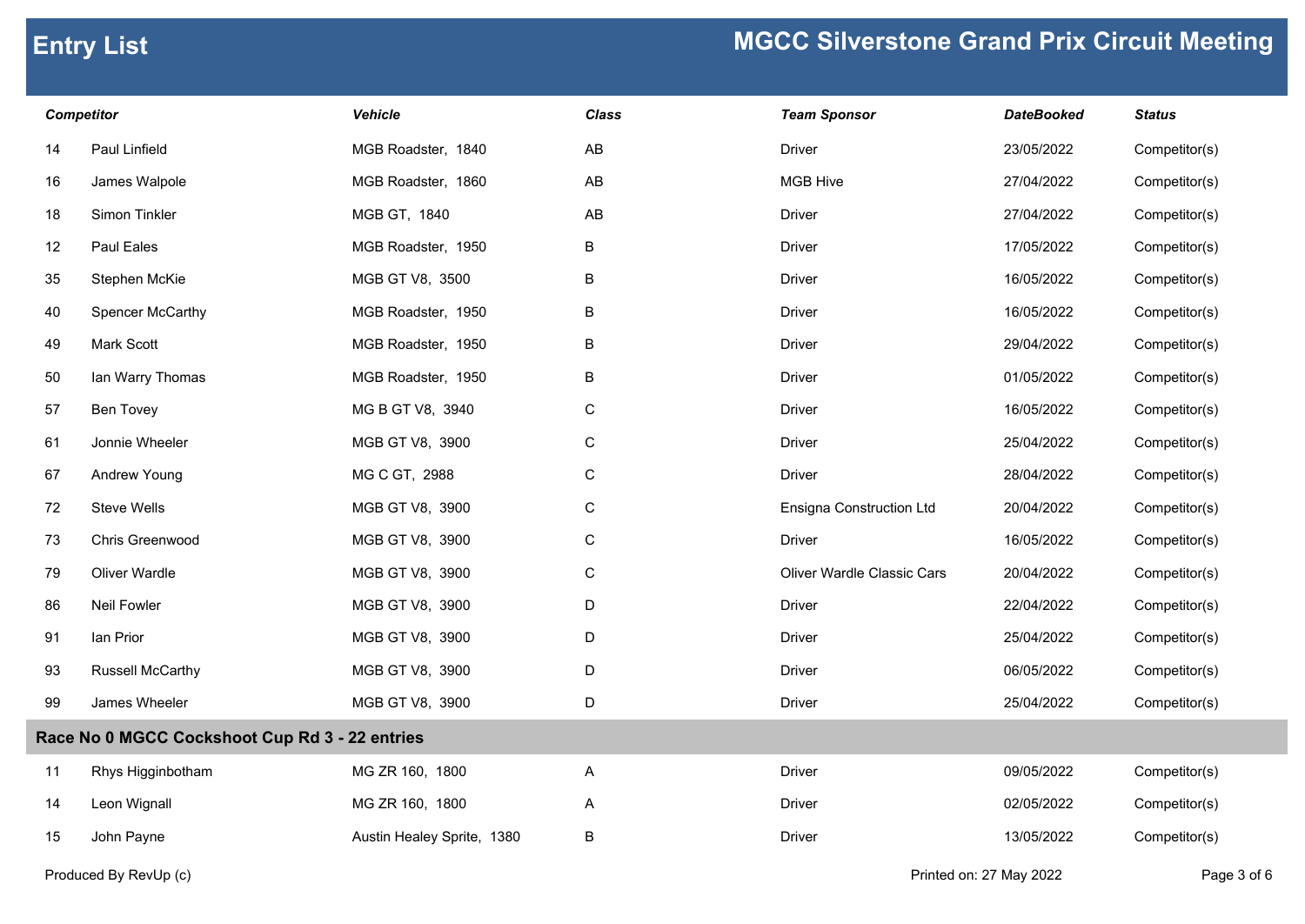| <b>Competitor</b> |                        | Vehicle              | <b>Class</b> | <b>Team Sponsor</b>                   | <b>DateBooked</b> | <b>Status</b> |
|-------------------|------------------------|----------------------|--------------|---------------------------------------|-------------------|---------------|
| 16                | John Spencer           | MG ZR 170, 1800      | B            | <b>Driver</b>                         | 02/05/2022        | Competitor(s) |
| 17                | Matthew Spencer        | MG ZR 170, 1800      | B            | <b>Driver</b>                         | 15/05/2022        | Competitor(s) |
| 44                | Mark Bellamy           | MG ZR 170, 1800      | B            | <b>Driver</b>                         | 19/04/2022        | Competitor(s) |
| 45                | David Morrison         | MG Midget, 1380      | B            | <b>Driver</b>                         | 18/05/2022        | Competitor(s) |
| 48                | James Johnson          | MG ZR 170, 1800      | B            | <b>Driver</b>                         | 19/05/2022        | Competitor(s) |
| 52                | Carl Chadwick          | MG Midget, 1380      | B            | Sunaxis                               | 25/04/2022        | Competitor(s) |
| 64                | Julia Penfold          | MG ZR 170, 1800      | B            | Driver                                | 13/05/2022        | Competitor(s) |
| 4                 | Keith Egar             | MG Midget, 1798      | ${\bf C}$    | <b>AMW Motorsport</b>                 | 13/05/2022        | Competitor(s) |
| 5 <sub>5</sub>    | Paul Wignall           | Mg ZS 180, 2500      | $\mathsf C$  | <b>Driver</b>                         | 12/05/2022        | Competitor(s) |
| $\overline{7}$    | Max Pittock-Holdsworth | MG F Cup, 1800       | ${\bf C}$    | <b>General Demolition Ltd</b>         | 20/04/2022        | Competitor(s) |
| 8                 | Mark Wright            | MG F Cup, 1800       | $\mathsf C$  | Mark Wright Motor Sport               | 18/05/2022        | Competitor(s) |
| 30                | Karl Green             | MG ZS 180, 2500      | ${\bf C}$    | Tegral Lighting / AA<br>Electrical    | 23/04/2022        | Competitor(s) |
| 51                | Dave Coyne             | MG F Cup, 1800       | ${\bf C}$    | <b>Driver</b>                         | 23/05/2022        | Competitor(s) |
| 9                 | Phil Rigby             | MG F VVC, 1800       | F            | <b>Driver</b>                         | 10/05/2022        | Competitor(s) |
| 35                | Tom Church             | MG F, 1800           | F            | Driver                                | 04/05/2022        | Competitor(s) |
| 58                | Gareth Jones           | MG TF LE500, 1800    | F            | <b>Driver</b>                         | 01/05/2022        | Competitor(s) |
| 76                | Paul Rigg              | MGF VVC, 1796        | F            | <b>Driver</b>                         | 09/05/2022        | Competitor(s) |
| 128               | William Fraser         | MG F, 1800           | F            | <b>Driver</b>                         | 16/05/2022        | Competitor(s) |
| 621               | Adam Key               | <b>MGF VVC, 1800</b> | F            | Wolf MotorSport<br>FeatherClaw Racing | 19/04/2022        | Competitor(s) |

**Race No 0 Hickford Construction Ltd., MGCC MG Metro Cup (non-Championship) - 5 entries**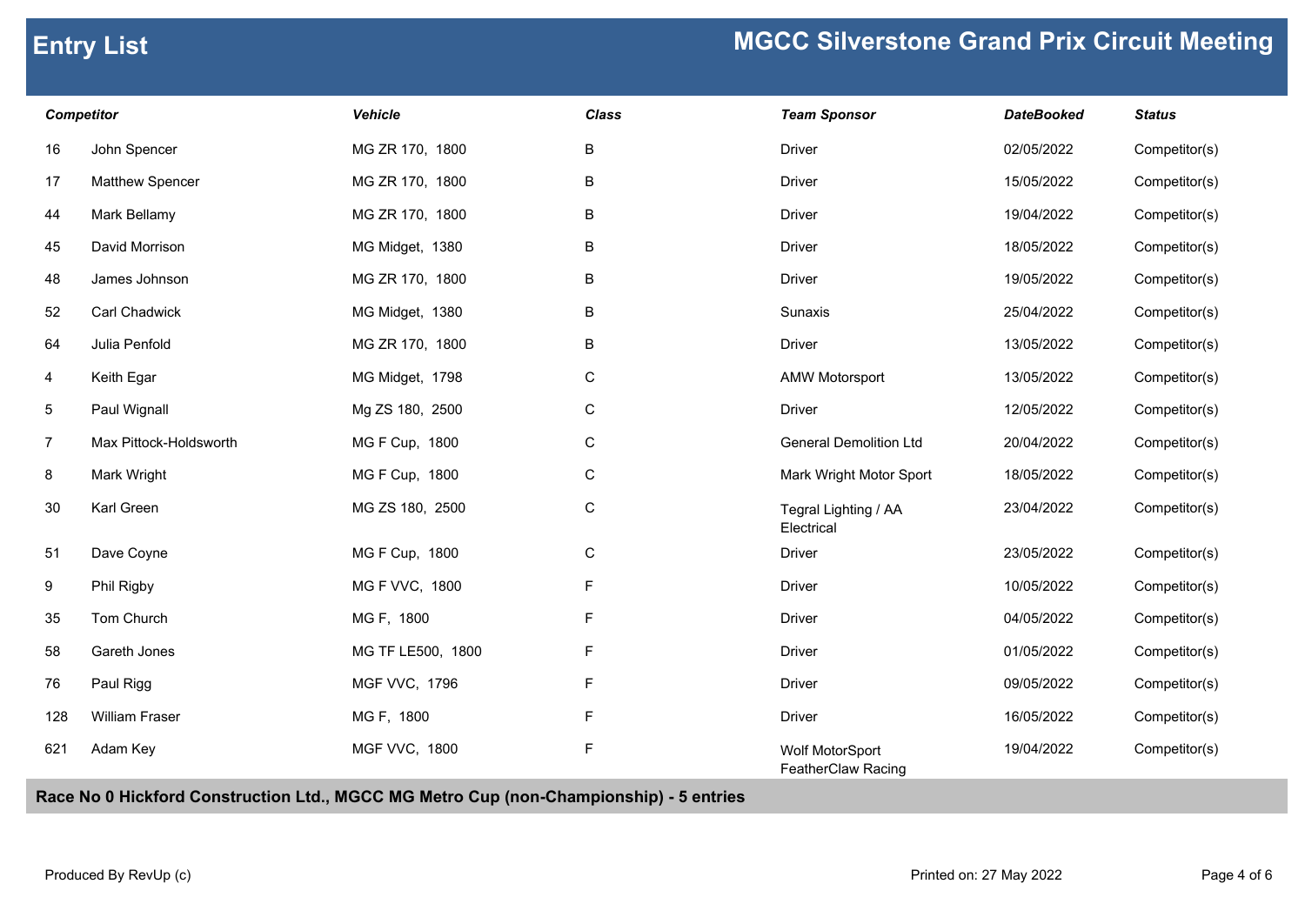| <b>Competitor</b> |                                                 | <b>Vehicle</b>                | <b>Class</b>            | <b>Team Sponsor</b>                              | <b>DateBooked</b> | <b>Status</b> |
|-------------------|-------------------------------------------------|-------------------------------|-------------------------|--------------------------------------------------|-------------------|---------------|
| 177               | Philip Gough                                    | Rover Metro 114 GTi, 1400     |                         | Engines<br>Worldwide/YourRacingMind<br>Coach.Win | 26/05/2022        | Competitor(s) |
| 59                | <b>Neil Burnett</b>                             | Rover Metro Gti, 1400         | 0                       | <b>Driver</b>                                    | 19/04/2022        | Competitor(s) |
| 4                 | Tim Shooter                                     | Rover Metro GTi, 1396         | $\overline{1}$          | Driver                                           | 19/04/2022        | Competitor(s) |
| 30                | <b>Andrew Youens</b>                            | Rover Metro, 1400             | $\overline{1}$          | <b>Driver</b>                                    | 25/05/2022        | Competitor(s) |
| 172               | Jon Moore                                       | Rover Metro Gti, 1400         | $\overline{\mathbf{1}}$ | <b>Driver</b>                                    | 19/04/2022        | Competitor(s) |
|                   | Race No 0 MGCC MGB 60 - 2 entries               |                               |                         |                                                  |                   |               |
| 115               | Stephen Hall                                    | MGB Roadster, 1840            |                         | <b>Driver</b>                                    | 08/05/2022        | Competitor(s) |
| 72                | <b>Steve Wells</b>                              | MGB GT V8, 3900               | $\pmb{0}$               | <b>Driver</b>                                    | 27/05/2022        | Competitor(s) |
|                   | Race No 0 Morgan & Sports Car Race - 20 entries |                               |                         |                                                  |                   |               |
| 6                 | Simon Orebi Gann / James<br>Bellinger           | Morgan ARV6, 3700             |                         | <b>Driver</b>                                    | 25/04/2022        | Competitor(s) |
| 14                | Neil Cawthorn                                   | MGB Roadster, 1840            |                         | <b>Driver</b>                                    | 24/05/2022        | Competitor(s) |
| 15                | John Milbank                                    | Morgan 4/4, 1998              |                         | <b>Driver</b>                                    | 27/04/2022        | Competitor(s) |
| 17                | Mark Butterworth / Sam Butterworth              | Morgan Plus 8, 3900           |                         | Norfolk & Chance                                 | 13/05/2022        | Competitor(s) |
| 21                | Craig Hamilton-Smith                            | Morgan +4 Babydoll, 2000      |                         | <b>Driver</b>                                    | 26/04/2022        | Competitor(s) |
| 22                | Bill Lancashire / Howard Lancashire             | Morgan +8, 4600               |                         | <b>Driver</b>                                    | 13/05/2022        | Competitor(s) |
| 24                | <b>Bob Lines</b>                                | MGA Roadster, 1800            |                         | <b>Driver</b>                                    | 24/05/2022        | Competitor(s) |
| 31                | John Bevan                                      | Morgan Plus 4 Clubsport, 1998 |                         | <b>Driver</b>                                    | 27/05/2022        | Competitor(s) |
| 54                | Philip St. Clair Tisdall                        | Morgan +8, 3950               |                         | Driver                                           | 13/05/2022        | Competitor(s) |
| 55                | Simon Sherry                                    | Morgan +8, 3900               |                         | <b>Driver</b>                                    | 27/04/2022        | Competitor(s) |
| 70                | Alan House                                      | Morgan +4, 2138               |                         | <b>Richard Thorne Classic</b><br>Cars            | 23/05/2022        | Competitor(s) |